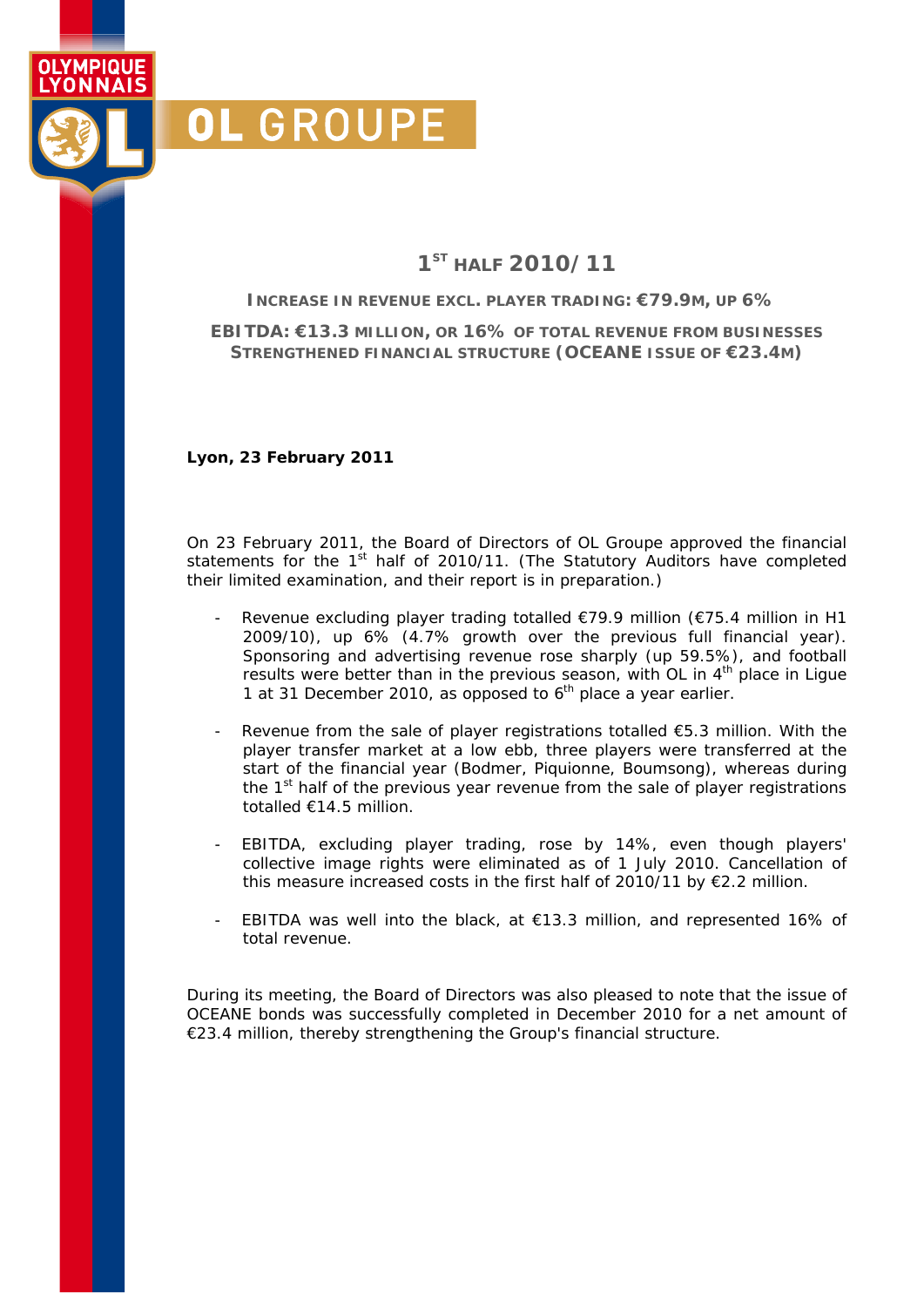

## **Revenue from businesses excluding player trading up 6%**  *(from 1 July to 31 December)*

| in $\epsilon$ m                                      | $1st$ half<br>2010/11 | $1st$ half<br>2009/10 | Change<br>$\overline{\mathsf{in}}$ % |
|------------------------------------------------------|-----------------------|-----------------------|--------------------------------------|
| Ticketing                                            | 10.0                  | 11.4                  | $-12.3%$                             |
| Sponsoring - Advertising                             | 12.4                  | 7.8                   | $+59.5%$                             |
| Media rights                                         | 40.8                  | 38.4                  | $+6.3%$                              |
| Brand-related revenue                                | 16.7                  | 17.8                  | $-6.6%$                              |
| Revenue from businesses,<br>excluding player trading | 79.9                  | 75.4                  | $+6.0\%$                             |
| Revenue from sale of player<br>registrations         | 5.3                   | 14.5                  | $-63.1%$                             |
| Total revenue from businesses                        | 85.2                  | 89.9                  | $-5.2%$                              |

- Lique 1 ticketing revenue was stable but Champions League revenue was down, because in H1 2009, OL earned revenue from the preliminary round of the Champions League and also faced higher-drawing teams, such as Liverpool.
- Revenue from sponsoring and advertising was up very sharply (59.5%), because the law authorising online gaming came into effect, enabling OL to display the BetClic brand, and because new sponsorships such as adidas, Groupama, MDA, Araldite, Keolis et Renault Trucks were inaugurated.
- Media rights totalled €40.8 million, up 6.3% compared with the year-earlier period. They included domestic rights (LFP, FFF) of €22.6 million, up €2.4 million from H1 2009/10, with OL in  $4<sup>th</sup>$  place in Ligue 1 (vs.  $6<sup>th</sup>$  place at 31 December 2009). International rights (UEFA) totalled €18.2 million, the same as in H1 2009/10.
- Brand-related revenue totalled  $€16.7$  million, down  $6.6\%$ . Derivative products were impacted by the change in kit manufacturer and late, gradual ramp-up of the adidas contract. In addition, there were no tournament revenues this year, which held back this revenue line (World Cup in South Africa).
- Revenue from the sale of player registrations totalled  $\epsilon$ 5.3 million, against the background of a particularly sluggish summer trading window. It derived from three player transactions - Bodmer, Piquionne and Boumsong - plus incentives.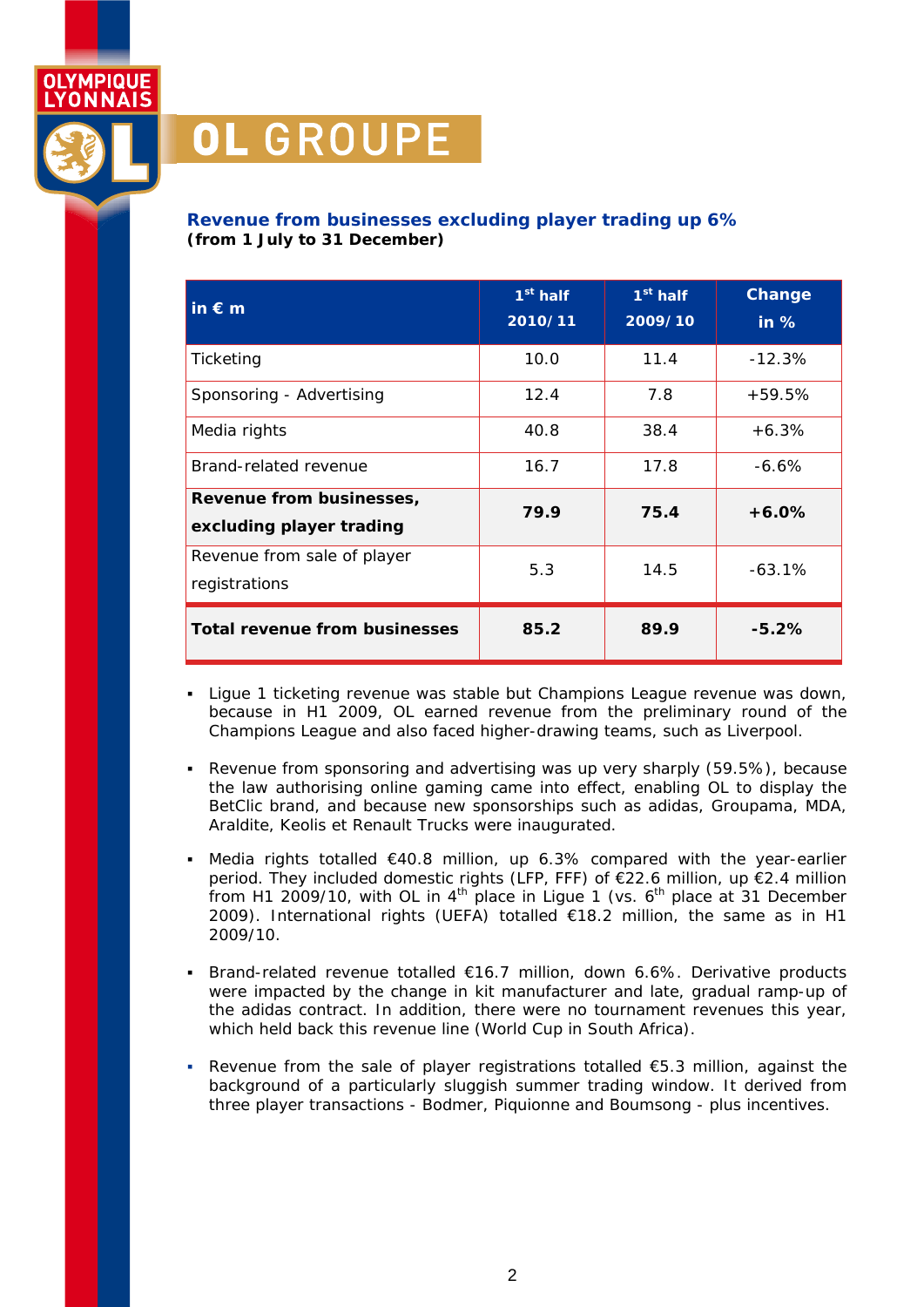

### **Improved earnings and EBITDA well into the black, at 16% of total revenue from businesses**

*Simplified, consolidated 1st-half income statement (from 1 July to 31 December)* 

| $\mathsf{in} \in \mathsf{m}$                                  | $1st$ half<br>2010/11 | $1st$ half<br>2009/10 | Change<br>in $\varepsilon$ m |
|---------------------------------------------------------------|-----------------------|-----------------------|------------------------------|
| <b>Revenue from businesses</b>                                | 85.2                  | 89.9                  | $-4.7$                       |
| EBITDA, excl. player trading                                  | 11.3                  | 9.9                   | $+1.4$                       |
| Gross profit (EBITDA) on player trading                       | 2.O                   | 3.7                   | $-1.7$                       |
| <b>EBITDA</b>                                                 | 13.3                  | 13.6                  | $-0.3$                       |
| Profit/loss from ordinary activities, excl.<br>player trading | 9.6                   | 4.0                   | $+5.6$                       |
| Profit/loss from ordinary activities, player<br>trading       | $-19.6$               | $-16.8$               | $-2.8$                       |
| Total profit/loss from ordinary<br>activities                 | $-10.0$               | $-12.8$               | $+2.8$                       |
| Net financial income/expense                                  | $-0.3$                | $-0.4$                | $+0.1$                       |
| Net profit/loss, Group share                                  | $-6.7$                | $-8.7$                | $+2.0$                       |

Good performance in revenue from businesses excluding player trading led to an increase of 14% (€1.4 million) in EBITDA excluding player trading, even though collective image rights were eliminated as of 1 July 2010 (negative impact of  $\epsilon$ 2.2 million).

Profit from ordinary activities excluding player trading was up by €5.6 million, or 140%. In the year-earlier period, this line item included a  $\epsilon$ 4 million cancellation fee on the Umbro contract.

Profit/loss from ordinary activities, player trading reflected the lacklustre summer trading window. No significant transfer took place during the period.

The loss from ordinary activities was down €2.8 million.

Net financial expense was €0.3 million, the same as in the previous year.

The Group share of net loss was  $\epsilon$ 6.7 million, representing an improvement of  $\epsilon$ 2.0 million.

#### **OCEANE issue strengthens financial capacity**

On 28 December 2010, OL Groupe issued a net amount of €23.4 million in OCEANE bonds. The issue was fully subscribed, and the 3,310,321 bonds issued at €7.26 each (conversion premium of 20%) bear interest at a fixed rate of 7% p.a. The bonds have a term of five years and a maturity date of 28 December 2015.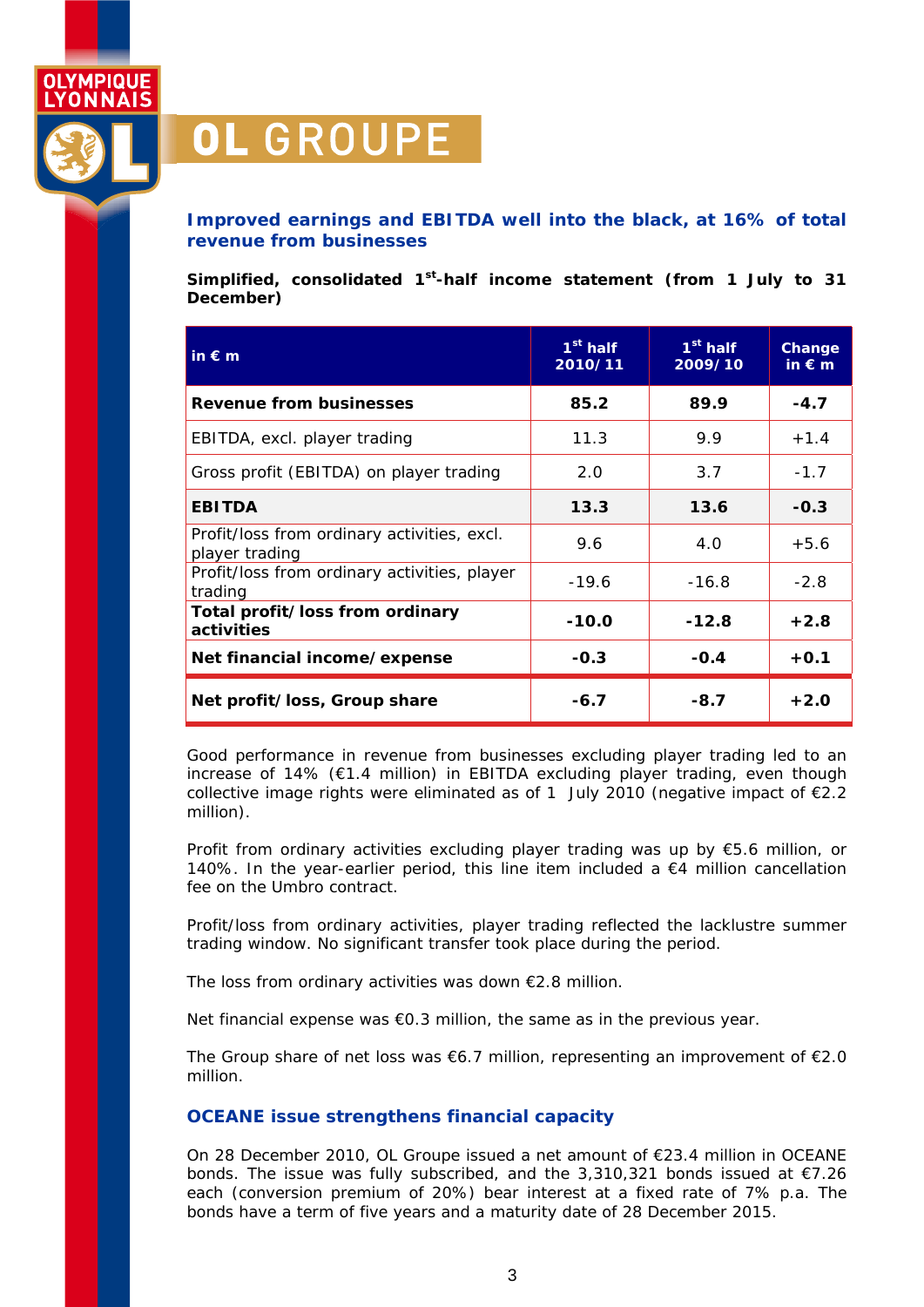YONNAIS

**OLYMPIQUE** 

# **OL GROUPE**

As a result, OL Groupe's financial capacity has been strengthened, thereby consolidating OL's position as a leading European club in terms of financial resources and putting the club in a more competitive position for future football competitions.

At 31 December 2010, the Group share of equity totalled €122.8 million (€154.3 million at 31/12/2009).

The intangible asset item "Player registrations" totalled €119.4 million at 31 December 2010, compared with €121.5 million at 30 June 2010, which included €1.7 million in player registrations held for sale. The market value of the Club's players, according to the transfermarkt.de website, is €202.1 million, and the potential capital gain is estimated at €82.7 million. We note that transfermarkt.de does not value OL's young players to the same extent that the club does. The potential capital gain might therefore be nearly €20 million higher.

Cash totalled €53.6 million (incl. pledged mutual funds), and cash net of financial debt stood at €8.2 million.

#### **NEW STADIUM - STADE DES LUMIÈRES - a new, contemporary project with an accent on youth and community**

Olympique Lyonnais has decided to build a new, 58,000-seat stadium, to be financed with private funds and meeting international standards. A one-of-a-kind situation in France but one of several like it elsewhere in Europe, the stadium will enable the Lyon area to host premium international competitions such as the Euro 2016.

All cities that have had the opportunity to host international competitions such as the World Cup or European Cup have experienced a very positive impact from them, economically and in terms of the city's overall image. This new sports stadium will be a model at the European level and exemplary in sustainable development terms. It will become Lyon's "Stade des Lumières" ("Stadium of Light") to be used for domestic and international events.

The FFF will choose the nine winning cities before 27 May 2011.

#### **Principal events since the start of the financial year**

On 28 October 2010, the Board of Directors of OL Groupe decided to interview potential general contractors for the design and construction phase of the project. Two construction companies (GFC and Vinci) have been short-listed and a decision will be taken in the  $2^{nd}$  quarter of this year. The selected group of companies will work on the project alongside Olympique Lyonnais, the architectural firm Populous, the urban planning firm Buffi and the engineering firms E2CA and Ingerop.

In accordance with the schedule, the construction permit application for the future stadium was filed on 18 January 2011, along with all regulatory information (impact study, compliance with water laws, environmental protection classified structure, public comment, public safety and security). In all, documents comprising more than 5,300 pages were filed with the various authorities, namely the Décines municipal government, Rhône Territorial Unit, the regional planning, environment and housing authority (DREAL), certain decentralised state environmental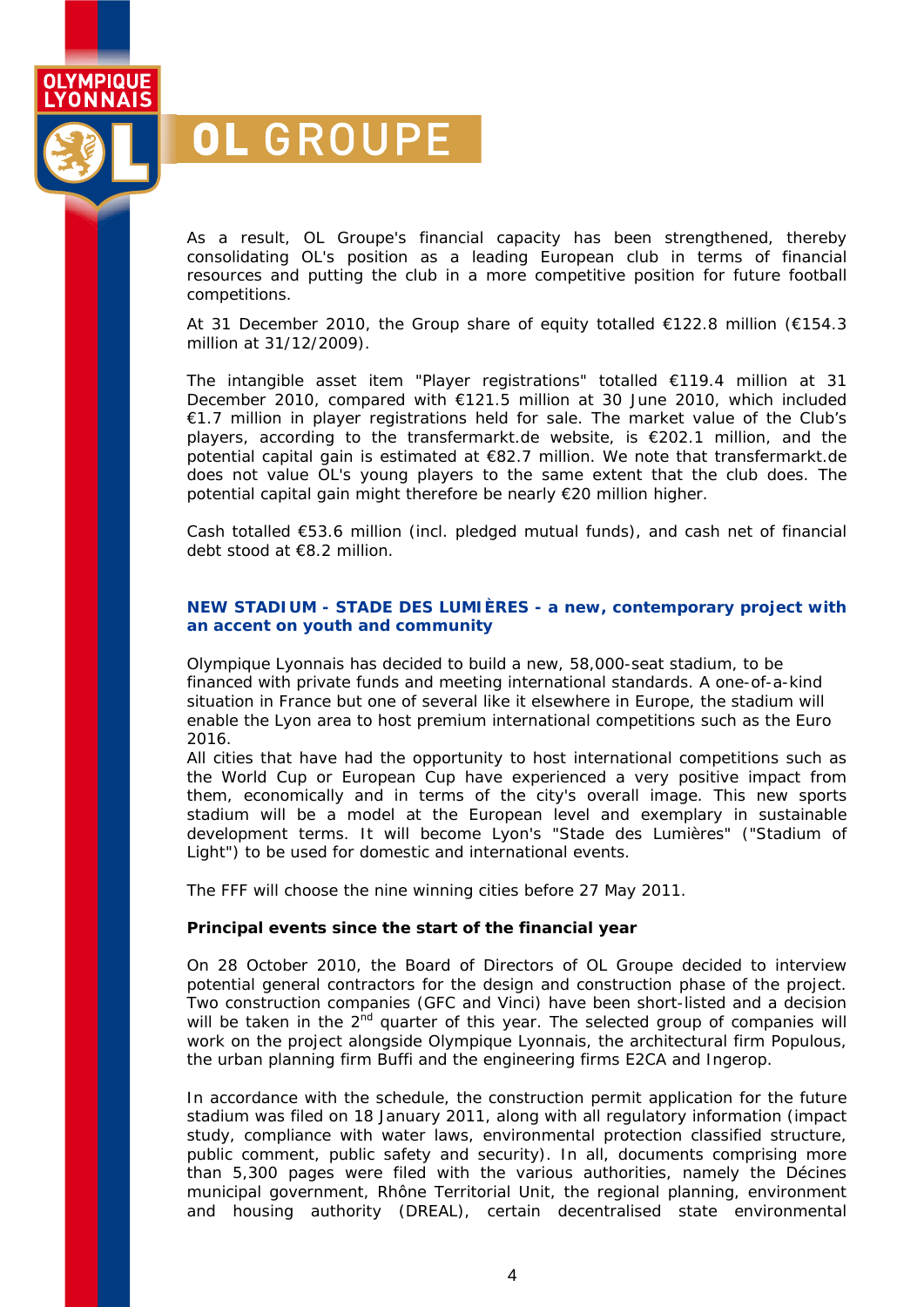

administrations (DDT) and the Rhône préfecture. The construction permit is expected to be delivered in September 2011.

On 28 January 2011 the Stade des Lumières Sponsorship Committee was formed. Numerous individuals representing the economic vitality of Lyon and its surrounding region have signed on to the project and economic momentum it brings with it. They include the presidents of chambers of commerce and of the industry bodies representing large employers (Medef), SME employers (CGPME) and the construction, tourism and hospitality industries, executives of Lyon's principal companies, university presidents, and representatives of Lyon's cultural, sports and other associations. They join the 74% of the residents of the Lyon urban area who are favourable to the new stadium project (IPSOS October 2009 survey).

Several private investors including OL Groupe will share a total capital budget of €450 million. OL Groupe's share will be up to a maximum of €300 million. The investment bank Lazard and the law firm White & Case are now preparing the financing strategy.

Contact has been made with large international sponsors with an eye towards naming rights, which will contribute to financing the stadium. The updated overall cost of the stadium itself will be announced in a press release after the main construction company is selected and the financing structure has been set.

#### **Schedule:**

Start of public comment period 20 April 2011 Contractor selection  $2<sup>nd</sup>$  quarter of 2011 Construction permit September 2011 Land acquisition  $4<sup>th</sup>$  quarter of 2011 Start of construction and the quarter of 2011 Planned delivery of stadium December 2013

## **Player roster and football results to date**

Following the transfer of Jean II Makoun to English club Aston Villa on 17 January for €6 million plus incentives of a maximum of €3 million, the professional squad was composed of 26 internationals as of 31 January 2011 (28 at 31 January 2010).

### *Men's team:*

- $\circ$  4<sup>th</sup> place in Ligue 1 with 41 points,
- o Qualified for UEFA Champions League round of 16.

#### *Women's team:*

- $\circ$  1<sup>st</sup> place in the French Division 1 championship,
- o Qualified for the UEFA Women's Cup quarter-final round against Zvezda (Russia).